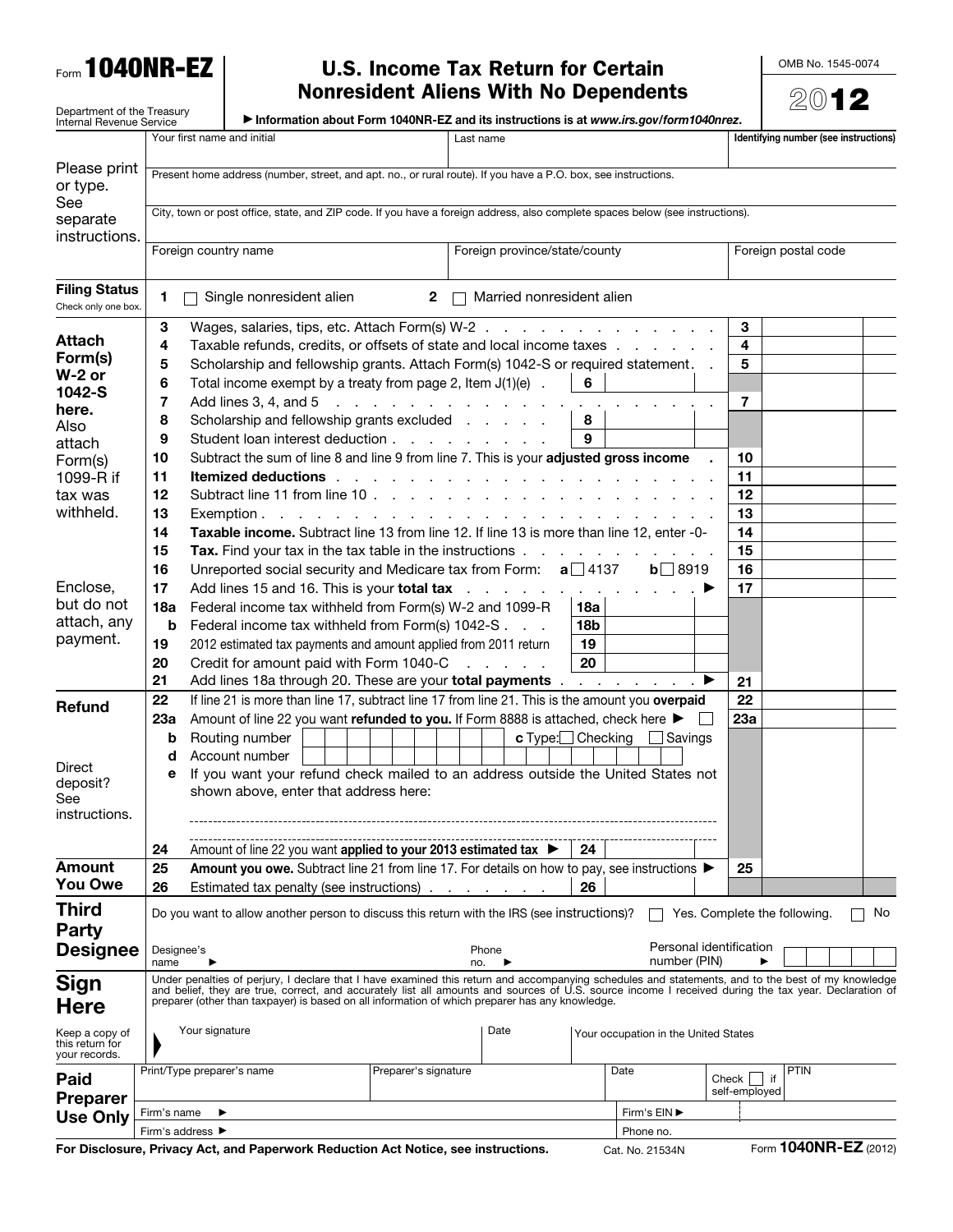

### **IRS Federal Income Tax Form for Tax Year 2012**

(Jan. 1, 2012 - Dec. 31, 2012)

You can prepare and efile this tax form as part of your 2012 Tax Return from:

### **Early Jan. 2013, until late October, 2013**

You will just need to answer a few tax questions and the efile.com software will select the correct tax forms for you.

[You can start, prepare, and efile your tax return now](http://www.efile.com/)

---------------------------------------------------- **Important Notice**

**If you need to file a 2012 Tax Return after October 2013 you have the following options:**

**1. After October 2013 you can no longer efile a 2012 Tax Return**

**2. You can download this form and [mail it to the IRS](http://www.efile.com/where-to-mail-tax-return-form-irs-mailing-address-for-refund/)**

**3.** [Work with an efile.com LIVE TaxPro \(Accountant/CPA\) online](http://www.efile.com/tax-preparer/start-working-with-a-tax-pro/)

----------------------------------------------------



If you need to prepare tax returns for all other Tax Years please visit this page:

[Forms for back taxes or previous year tax returns](http://www.efile.com/federal-income-tax-return-forms-prior-past-previous-irs-years/)

OR

## [You can work with an efile.com LIVE TaxPro online](http://www.efile.com/tax-preparer/start-working-with-a-tax-pro/)

- Find a wide range of current [IRS Tax Publications](http://www.efile.com/irs-publication/irs-publications/) on efile.com.
- View a complete list of **Federal Tax Forms** that can be prepared online and efiled together with [State Tax Forms.](http://www.efile.com/state-tax/state-income-tax/)
- Find many relevant Tax Tools here e.g. TaxStimator, Head of Household, Dependent, Qualifying Relative Educators. [efile.com Tax Tools, Educators and Estimators](http://www.efile.com/tax-estimate-calculation-free-help-advice-app-tools/)
- Get online [answers to your tax questions.](http://www.efile.com/tax-help/tax-help/)
- If you have further questions, please [contact an efile.com support representative.](http://www.efile.com/contact)
- Work with a [tax professional LIVE online](http://www.efile.com/tax-preparer/start-working-with-a-tax-pro/) to prepare your return.